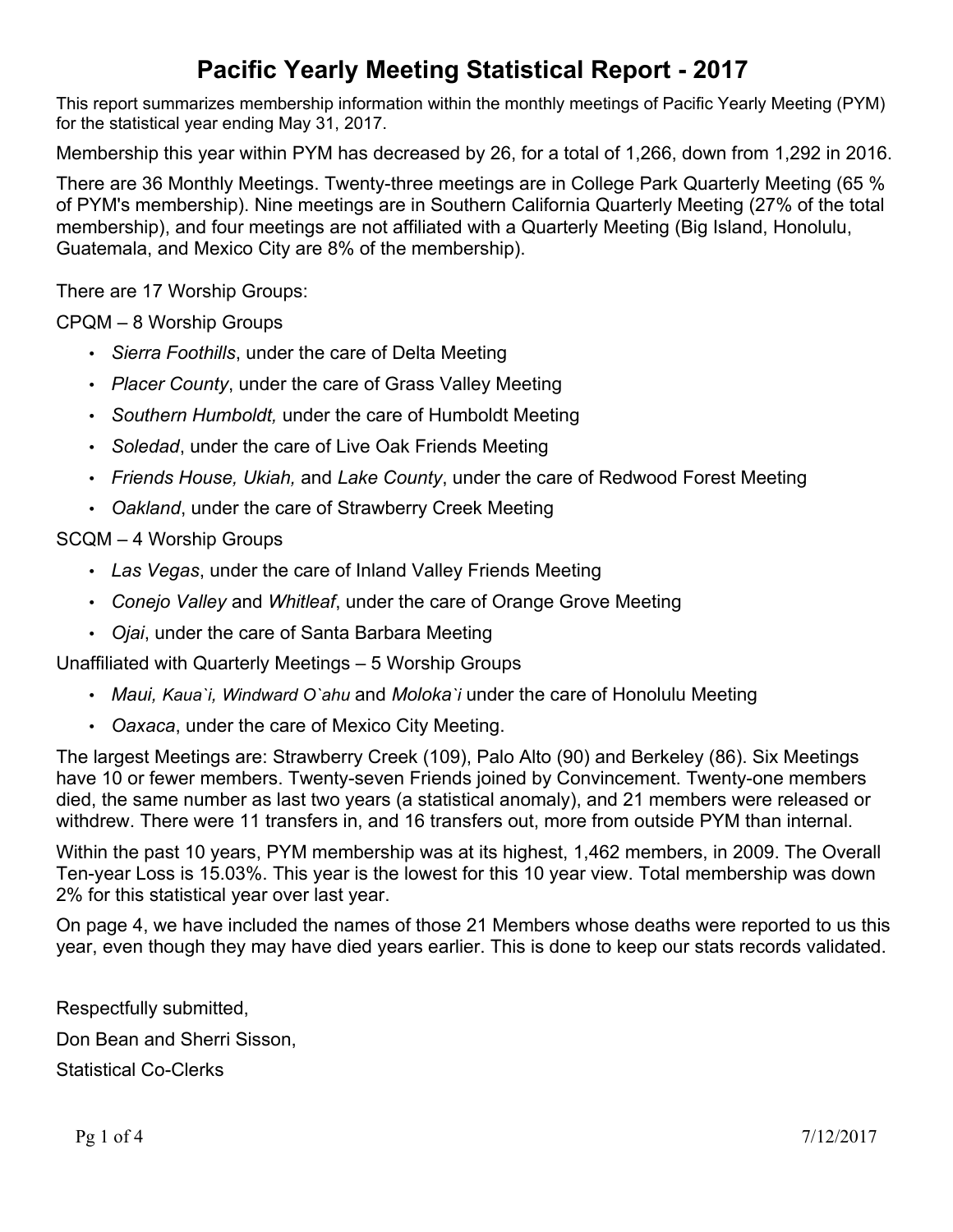#### Pacific Yearly Meeting Statistical Report - Summary of Meeting Responses Statistical Year: June 1, 2016 through May 31, 2017

|                                       |                           | Gains                                     |                                            |                           | Losses               |                                            |                                          |                                 |                  |                                      |                                                         |                                       |                                        |
|---------------------------------------|---------------------------|-------------------------------------------|--------------------------------------------|---------------------------|----------------------|--------------------------------------------|------------------------------------------|---------------------------------|------------------|--------------------------------------|---------------------------------------------------------|---------------------------------------|----------------------------------------|
|                                       | Number of Members<br>2016 | <b>Youth to Member</b>                    | <b>Transferred from</b><br>Another Meeting | Convincement<br>Joined by | <b>Total Gains</b>   | Loss by Death                              | <b>Transferred to</b><br>Another Meeting | ৯<br>Released o<br>Removed      | Total Losses     | <b>Total Adjustments</b><br>(Note 1) | Members as of<br>Number of<br>2017<br>May <sub>31</sub> | Change in Number of<br><b>Members</b> | Percent Change in<br>Number of Members |
| <b>College Park Quarterly Meeting</b> |                           |                                           |                                            |                           |                      |                                            |                                          |                                 |                  |                                      |                                                         |                                       |                                        |
| <b>APPLE SEED</b>                     | 13                        | $\overline{a}$                            | $\mathbf{1}$                               |                           | 1                    |                                            | $\overline{a}$                           | $\overline{\phantom{a}}$        | ä,               | $\blacksquare$                       | 14                                                      | 1                                     | 7.7%                                   |
| <b>BERKELEY</b>                       | 90                        | $\overline{a}$                            | $\overline{a}$                             |                           |                      | (3)                                        | $\overline{a}$                           | (1)                             | (4)              | $\blacksquare$                       | 86                                                      | (4)                                   | $-4.4%$                                |
| <b>CENTRAL COAST</b>                  | 18                        | $\overline{a}$                            | $\overline{a}$                             | $\overline{c}$            | 2                    | (1)                                        | $\overline{a}$                           | $\overline{\phantom{a}}$        | (1)              | ä,                                   | $\overline{19}$                                         | 1                                     | 5.6%                                   |
| CHICO                                 | 18                        | $\overline{a}$                            | ۰                                          |                           |                      |                                            | $\overline{a}$                           | $\overline{\phantom{a}}$        |                  | ä,                                   | $\overline{18}$                                         | ٠                                     | 0.0%                                   |
| <b>DAVIS</b>                          | 35                        | $\overline{\phantom{0}}$                  | $\overline{\phantom{0}}$                   |                           | ٠                    | (3)                                        | $\overline{a}$                           | (1)                             | (4)              | $\blacksquare$                       | $\overline{31}$                                         | (4)                                   | $-11.4%$                               |
| <b>DELTA</b>                          | 13                        | $\blacksquare$                            | $\overline{a}$                             |                           | ٠                    |                                            | $\overline{a}$                           | $\frac{1}{2}$                   | ä,               | ä,                                   | $\overline{13}$                                         | $\blacksquare$                        | 0.0%                                   |
| <b>FRESNO</b>                         | 7                         |                                           |                                            |                           |                      |                                            |                                          |                                 | $\overline{(1)}$ |                                      |                                                         |                                       |                                        |
| <b>GRASS VALLEY</b>                   | 37                        | $\overline{\phantom{a}}$<br>$\frac{1}{2}$ | $\overline{\phantom{a}}$<br>$\overline{a}$ | $\overline{\phantom{a}}$  | $\blacksquare$<br>ä, | $\overline{\phantom{a}}$<br>$\overline{a}$ | (1)<br>$\overline{a}$                    | $\overline{\phantom{a}}$<br>(1) | $\overline{(1)}$ | $\blacksquare$<br>$\blacksquare$     | 6<br>36                                                 | $\overline{(1)}$<br>(1)               | $-14.3%$<br>$-2.7%$                    |
|                                       |                           |                                           |                                            |                           |                      |                                            |                                          |                                 |                  |                                      |                                                         |                                       |                                        |
| <b>HUMBOLDT</b>                       | 14                        |                                           | $\mathbf{1}$                               | $\overline{2}$            | 3                    | $\overline{\phantom{a}}$                   | $\overline{a}$                           | $\overline{\phantom{a}}$        | $\blacksquare$   | $\blacksquare$                       | $\overline{17}$                                         | 3                                     | 21.4%                                  |
| <b>LIVE OAK</b>                       | 16                        | $\overline{\phantom{a}}$                  | $\overline{\phantom{0}}$                   | $\overline{\phantom{a}}$  | ٠                    | $\overline{\phantom{a}}$                   | $\overline{\phantom{a}}$                 | $\overline{\phantom{a}}$        | ٠                | $\blacksquare$                       | 16                                                      | $\blacksquare$                        | 0.0%                                   |
| <b>MENDOCINO</b>                      | 5                         | $\overline{\phantom{a}}$                  | $\overline{a}$                             |                           | ٠                    | $\overline{\phantom{a}}$                   | $\overline{\phantom{0}}$                 | $\overline{\phantom{a}}$        |                  | $\blacksquare$                       | 5                                                       | ٠                                     | 0.0%                                   |
| <b>MONTEREY PENINSULA</b>             | 17                        | $\overline{\phantom{a}}$                  | $\overline{a}$                             | $\mathbf{1}$              | 1                    | $\overline{\phantom{a}}$                   | $\overline{\phantom{0}}$                 | $\overline{\phantom{a}}$        | ä,               | $\blacksquare$                       | 18                                                      | 1                                     | 5.9%                                   |
| <b>NAPA-SONOMA</b>                    | 4                         | $\overline{\phantom{a}}$                  | $\overline{a}$                             |                           |                      | $\overline{\phantom{a}}$                   | $\qquad \qquad \blacksquare$             | $\qquad \qquad \blacksquare$    | -                | $\blacksquare$                       | 4                                                       | ٠                                     | 0.0%                                   |
| <b>PALO ALTO</b>                      | 84                        | $\mathbf{1}$                              | $\overline{a}$                             | 4                         | 5                    | $\overline{\phantom{0}}$                   | $\qquad \qquad \blacksquare$             | $\overline{\phantom{a}}$        |                  | 1                                    | 90                                                      | 6                                     | 7.1%                                   |
| <b>REDDING</b>                        | 9                         | $\overline{\phantom{a}}$                  |                                            |                           | ٠                    | $\overline{a}$                             | $\overline{a}$                           |                                 | ä,               | $\blacksquare$                       | 9                                                       | $\blacksquare$                        | 0.0%                                   |
| <b>REDWOOD FOREST</b>                 | 80                        | $\overline{\phantom{a}}$                  | $\mathbf{1}$                               | $\overline{2}$            | 3                    | (1)                                        | $\overline{2}$                           | $\overline{(2)}$                | $\overline{(5)}$ | $\blacksquare$                       | $\overline{78}$                                         | $\overline{(2)}$                      | $-2.5%$                                |
| <b>RENO</b>                           | 13                        | $\overline{\phantom{a}}$                  |                                            |                           |                      |                                            |                                          |                                 | ä,               | $\blacksquare$                       | $\overline{13}$                                         | ٠                                     | 0.0%                                   |
| <b>SACRAMENTO</b>                     | 46                        | $\overline{\phantom{a}}$                  | $\mathbf{1}$                               | $\overline{2}$            | 3                    | $\overline{(2)}$                           | $\overline{(4)}$                         | $\overline{\phantom{a}}$        | $\overline{(6)}$ | $\blacksquare$                       | $\overline{43}$                                         | $\overline{(3)}$                      | $-6.5%$                                |
| <b>SAN FRANCISCO</b>                  | 86                        | $\overline{\phantom{a}}$                  | $\mathbf{1}$                               | $\mathbf{1}$              | $\mathbf 2$          | $\overline{(2)}$                           | $\overline{\phantom{0}}$                 | (11)                            | (13)             | $\blacksquare$                       | $\overline{75}$                                         | (11)                                  | $-12.8%$                               |
| <b>SAN JOSE</b>                       | 33                        |                                           | $\overline{\phantom{0}}$                   |                           | ۰                    | (3)                                        | $\overline{a}$                           | $\overline{\phantom{a}}$        | (3)              | $\blacksquare$                       | 30                                                      | $\overline{(3)}$                      | $-9.1%$                                |
| <b>SANTA CRUZ</b>                     | 65                        |                                           |                                            |                           |                      |                                            | $\overline{a}$                           | $\overline{\phantom{a}}$        |                  | ä,                                   | 65                                                      |                                       | 0.0%                                   |
| <b>STRAWBERRY CREEK</b>               | 105                       | $\overline{\phantom{a}}$                  | $\overline{2}$                             | 4                         | 6                    | $\overline{\phantom{a}}$                   | (2)                                      | $\overline{\phantom{a}}$        | (2)              | $\blacksquare$                       | 109                                                     | 4                                     | 3.8%                                   |
| <b>VISALIA</b>                        | 32                        |                                           | $\overline{\phantom{0}}$                   |                           |                      | (1)                                        |                                          | (3)                             | (4)              | $\blacksquare$                       | 28                                                      | (4)                                   | $-12.5%$                               |
| <b>Subtotal</b><br>23                 | 840                       | 1                                         | $\overline{7}$                             | 18                        | 26                   | (16)                                       | (9)                                      | (19)                            | (44)             | 1                                    | 823                                                     | (17)                                  | $-2.0%$                                |
| Southern California Quarterly Meeting |                           |                                           |                                            |                           |                      |                                            |                                          |                                 |                  |                                      |                                                         |                                       |                                        |
| <b>CLAREMONT</b>                      | 38                        | $\overline{\phantom{a}}$                  | $\overline{\phantom{0}}$                   | $\overline{\mathbf{c}}$   | 2                    | (1)                                        | $\overline{\phantom{a}}$                 | (1)                             | (2)              | $\blacksquare$                       | 38                                                      | ٠                                     | 0.0%                                   |
| <b>INLAND VALLEY</b>                  | 25                        |                                           | 1                                          | 5                         | 6                    |                                            |                                          |                                 |                  |                                      | 31                                                      | 6                                     | 24.0%                                  |
| <b>LA JOLLA</b>                       | 67                        | $\overline{\phantom{a}}$                  | $\overline{c}$                             | $\overline{\phantom{a}}$  | 2                    | (1)                                        | $\overline{\phantom{a}}$                 | $\overline{(1)}$                | $\overline{(2)}$ | $\blacksquare$                       | 67                                                      | ٠                                     | 0.0%                                   |
| <b>MARLOMA/LONG BEACH</b>             | $\overline{c}$            | $\overline{\phantom{0}}$                  | $\overline{\phantom{0}}$                   | $\overline{\phantom{a}}$  | ۰                    | $\overline{\phantom{a}}$                   | $\overline{a}$                           | $\qquad \qquad \blacksquare$    | -                | $\blacksquare$                       | 2                                                       | $\blacksquare$                        | $0.0\%$                                |
| <b>ORANGE COUNTY</b>                  | $\overline{38}$           | $\overline{\phantom{a}}$                  | $\overline{\phantom{0}}$                   | $\overline{\phantom{a}}$  | ٠                    | $\overline{(1)}$                           | (6)                                      | $\overline{\phantom{a}}$        | $\overline{(7)}$ | $\blacksquare$                       | 31                                                      | (7)                                   | $-18.4%$                               |
| <b>ORANGE GROVE</b>                   | 69                        |                                           | -                                          | $\mathbf{1}$              | 1                    | (1)                                        | (1)                                      | $\overline{\phantom{a}}$        | (2)              |                                      | 68                                                      | (1)                                   | $-1.4%$                                |
| <b>SAN DIEGO</b>                      | 17                        | $\overline{\phantom{a}}$                  |                                            |                           |                      | (1)                                        |                                          | $\overline{\phantom{a}}$        | (1)              | $\blacksquare$                       | 16                                                      | (1)                                   | $-5.9%$                                |
| <b>SANTA BARBARA</b>                  | 47                        | $\overline{\phantom{a}}$                  | $\overline{\phantom{a}}$                   |                           |                      |                                            | $\overline{\phantom{a}}$                 | $\overline{\phantom{a}}$        | $\blacksquare$   | (8)                                  | 39                                                      | (8)                                   | $-17.0%$                               |
| <b>SANTA MONICA</b>                   | 49                        |                                           | $\mathbf{1}$                               |                           | 1                    |                                            | $\overline{a}$                           |                                 | ä,               |                                      | 50                                                      | 1                                     | 2.0%                                   |
| Subtotal<br>9l                        | 352                       | $\blacksquare$                            | 4                                          | 8                         | 12                   | (5)                                        | (7)                                      | (2)                             | (14)             | (8)                                  | 342                                                     | (10)                                  | $-2.8%$                                |
| <b>Independent Monthly Meetings</b>   |                           |                                           |                                            |                           |                      |                                            |                                          |                                 |                  |                                      |                                                         |                                       |                                        |
| <b>BIG ISLAND</b>                     | 10                        | $\overline{\phantom{a}}$                  |                                            |                           |                      |                                            | $\overline{a}$                           | $\overline{\phantom{a}}$        | ٠                | $\blacksquare$                       | 10                                                      |                                       | 0.0%                                   |
| <b>GUATEMALA</b>                      | 4                         |                                           |                                            |                           |                      |                                            | $\overline{\phantom{a}}$                 | $\overline{\phantom{a}}$        | $\blacksquare$   |                                      | 4                                                       |                                       | 0.0%                                   |
| <b>HONOLULU</b>                       | $\overline{77}$           |                                           |                                            |                           |                      |                                            |                                          | $\overline{\phantom{a}}$        |                  |                                      | $\overline{77}$                                         |                                       | 0.0%                                   |
| <b>MEXICO CITY</b>                    | 9                         | $\overline{\phantom{a}}$                  | $\overline{\phantom{a}}$                   | $\mathbf{1}$              | 1                    | $\overline{\phantom{a}}$                   | $\overline{\phantom{a}}$                 | $\overline{\phantom{a}}$        | ٠                | $\blacksquare$                       | 10                                                      | 1                                     | 11.1%                                  |
| Subtotal<br>4                         | 100                       | $\overline{\phantom{a}}$                  | $\blacksquare$                             | 1                         | 1                    |                                            |                                          |                                 |                  |                                      | 101                                                     | 1                                     | $1.0\%$                                |
| <b>TOTALS</b><br>36                   | 1,292                     | $\mathbf 1$                               | 11                                         | 27                        | 39                   | (21)                                       | (16)                                     | (21)                            | (58)             | (7)                                  | 1,266                                                   | (26)                                  | $-2.0%$                                |

**Note1: Adjustments include gains and losses that occurred in prior years and were not reported at that time.**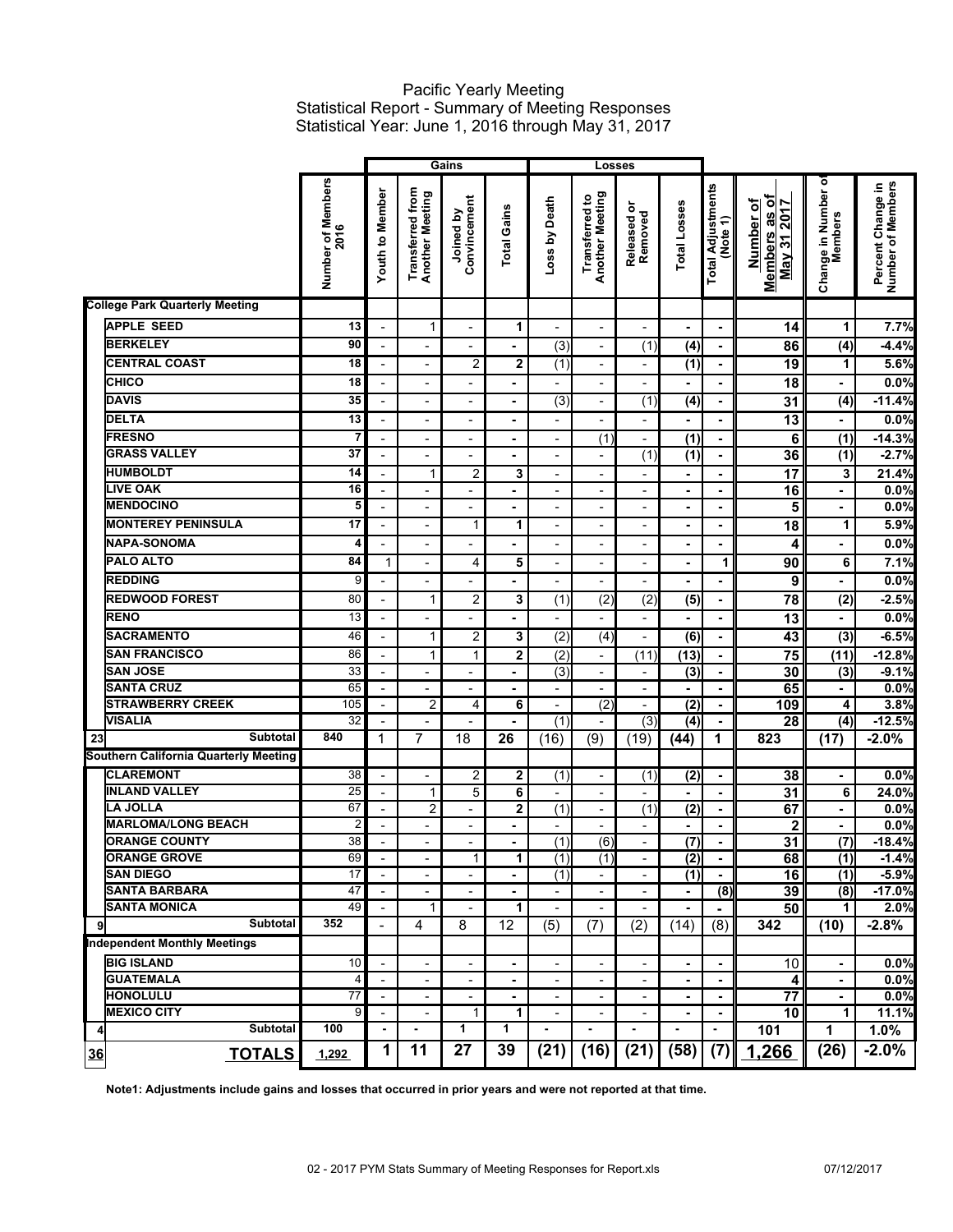# **Pacific Yearly Meeting Membership - Year over Year View 2008-2017**

|                                      | 2008     | 2009  | 2010     | 2011     | 2012            | 2013     | 2014     | 2015                                  | 2016  | 2017      |
|--------------------------------------|----------|-------|----------|----------|-----------------|----------|----------|---------------------------------------|-------|-----------|
| <b>Beginning of Statistical Year</b> | 1,490    | 1,453 | 1,462    | 1,449    | 1,417           | 1,390    | 1,346    | 1,321                                 | 1,285 | 1,292     |
| <b>Increases</b>                     |          |       |          |          |                 |          |          |                                       |       |           |
| Youth to Adult                       |          |       | 5        |          |                 |          |          |                                       |       |           |
| Transferred In                       | 21       | 18    | 25       | 26       | 15              | 11       | 17       | 16                                    | 21    | 11        |
| Convincement                         | 25       | 42    | 35       | 22       | 38              | 18       | 27       | 21                                    | 52    | 27        |
| <b>Decreases</b>                     |          |       |          |          |                 |          |          |                                       |       |           |
| Died                                 | (31)     | (19)  | (32)     | (30)     | (41)            | (26)     | (28)     | (21)                                  | (21)  | (21)      |
| <b>Transferred Out</b>               | (24)     | (9)   | (26)     | (20)     | $^{\prime}$ 15) | (17)     | (22)     | (8)                                   | (22)  | (16)      |
| <b>Released or Withdrew</b>          | (31)     | (28)  | (21)     | (28)     | (28)            | (22)     | (20)     | (43)                                  | (24)  | (21)      |
| <b>Corrections/Adjustments</b>       | റ        | 5     |          | (2)      | 3               | (8)      |          | ′1)                                   |       | (7)       |
| <b>End of Statistical Yearl</b>      | 1,453    | 1,462 | 1,449    | 1,417    | 1,390           | 1,346    | 1,321    | 1,285                                 | 1,292 | 1,266     |
| <b>Net Gain (Loss)</b>               | (37)     | 9     | (13)     | (32)     | (27)            | (44)     | (25)     | (36)                                  |       | (26)      |
| <b>Percent Gain (Loss)</b>           | $-2.48%$ | 0.62% | $-0.89%$ | $-2.21%$ | $-1.91%$        | $-3.17%$ | $-1.86%$ | $-2.73%$                              | 0.54% | $-2.00%$  |
|                                      |          |       |          |          |                 |          |          | <b>Overall Ten-year Gain (Loss) %</b> |       | $-15.03%$ |